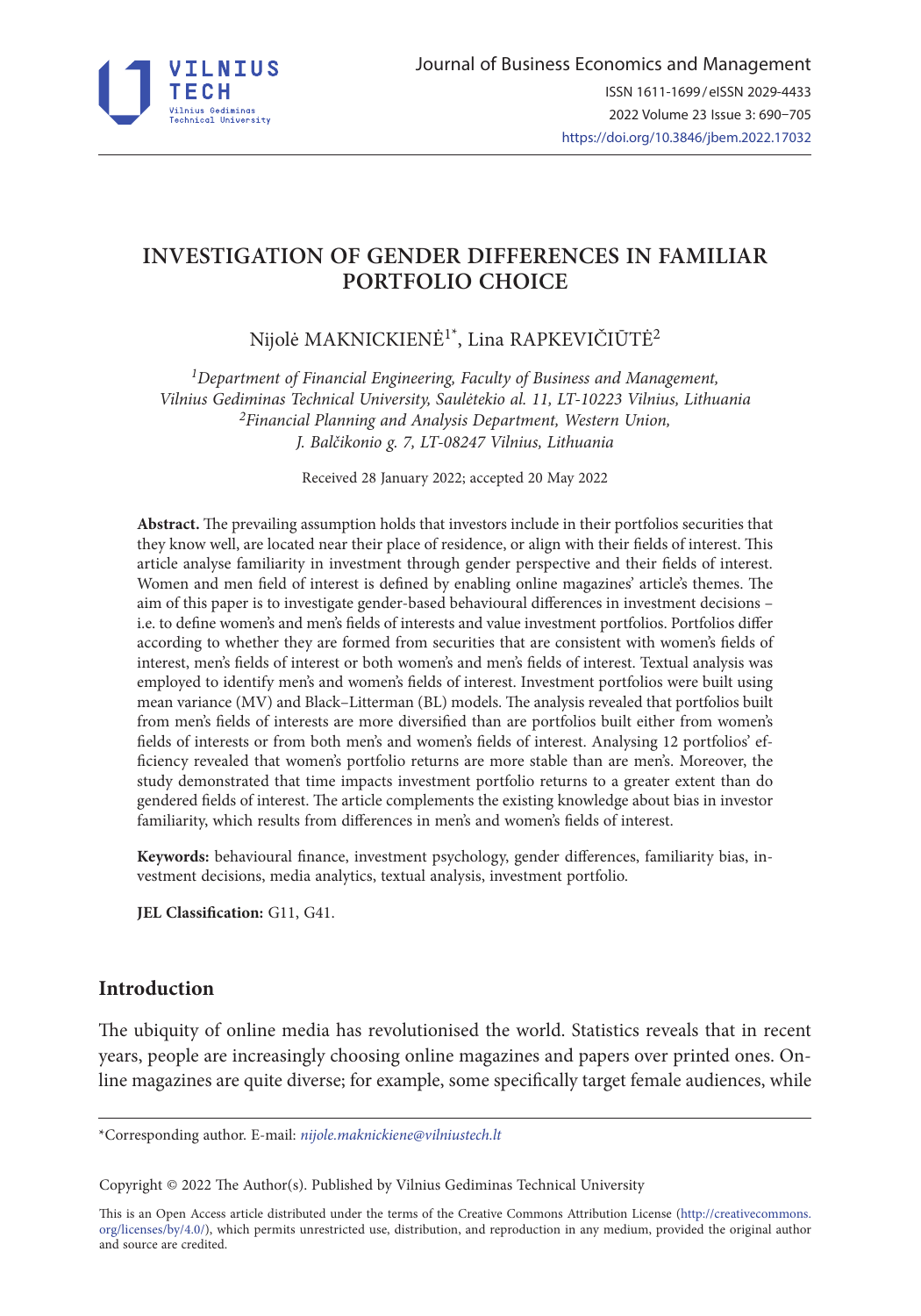others target male audiences. Based on the target audience, in turn, the topics magazines discuss also vary to address the interests of that audience.

In addition to choosing particular media, both men and women are free to choose particular investment vehicles. While most investors of both genders tend to invest in securities that are familiar to them and align with their areas of interests, men's and women's areas of interest differ. Analysing male- and female-targeted online magazines and the topics they address can help to define these gendered fields of interest. We argue that these fields can further be used to predict the particular industries and sectors in which men and women choose to invest. When industries and sectors are identified for men and women, stocks' selection and portfolio process begin. Portfolios are build using two different portfolio creation methods: Mean variance (MV) and Black-Litterman (BL). According to portfolio analysis, it revealed, that portfolios which are built based on women's field of interest, the results are more stable compared to the portfolios which are built based on men's field of interest.

The aim of this paper is to investigate gender differences in investment decisions by defining women's and men's fields of interests and the value investment portfolios they build. We have completed the following steps to achieve these goals:

- Review previous research in the field;
- Outline this paper's methodology;
- Define men's and women's fields of interest and the portfolios they construct;
- Assess selected portfolios' efficiency;
- Present the results and discuss their implications.

Many authors have examined individuals' financial decisions and various aspects of investor behaviour. Kahneman and Tversky's work (Tversky & Kahneman, 1985, 1989; Kahneman & Tversky, 2013) includes the best known of these studies. While most extant research has focused on the tendency of investors to choose investment vehicles that are located within their region and employ their native language, researchers have yet to explore the tendency of investors to select vehicles that align with their fields of interest. This lacuna in the existing literature is all the more problematic because papers that analyse familiarity bias in terms of region or language may lose value as the globalisation process progresses. Efforts to examine investment decisions from the perspective of women's and men's fields of interest, however, do not depend on localisation or globalisation processes.

In Section 1, previous studies will be reviewed in the field of gender differences in the investment process. Section 2 describes the portfolio creation methodology used in this paper. Section 3 determines how the research was organized. Also, the performance and results of the created portfolios are. In the last Section, conclusions and findings of the study presented.

## **1. Analysis of the literature on gender differences in the investment process**

In many countries, men and women enjoy equal opportunities to choose their profession and invest their assets, and societies generally seek to minimise gender differences and avoid gender-based discrimination. Nevertheless, the same societies hold a clear position on what is feminine and what is masculine. In this context, investing is traditionally classified as a male domain, and the European Commission has addressed the need to increase women's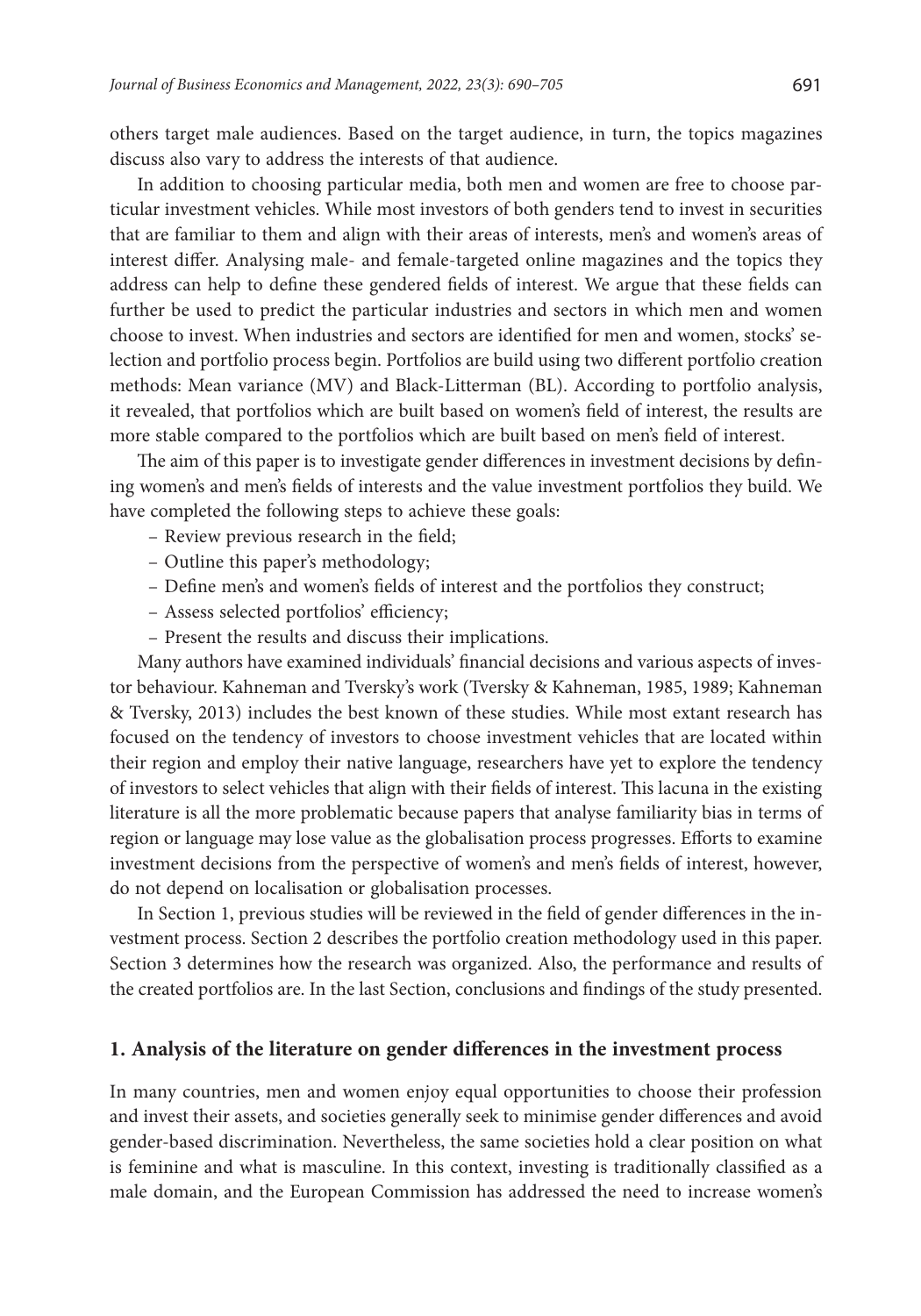involvement in investing (Skonieczna & Castellano, 2020). We argue that achieving this goal requires understanding differences in men's and women's interests. Such gender differences are easiest to notice and assess by analysing online media.

#### **1.1. Online magazines' reader profiles**

The extant literature offers myriad ways of classifying readers. For example, Pfost et al. (2013) and Badulescu (2016) categorise readers based on the amount of time they spend reading online or printed texts. They identified four groups of readers. The first group reads both printed and online texts and spends a significant amount of their time doing so. While the second group also reads printed and online text, these readers spend less time reading. The third group reads only online texts, while the fourth group reads only printed text.

Applegate and Applegate (2004) divide readers into two types: highly engaged readers and readers who do not experience any desire to read. While highly engaged readers spend a greater number of hours with diverse types of texts, non-engaged readers spend an insignificant amount of their time reading, and the practice of reading has no effect on them, meaning, their future actions are not influenced what they read. The more time individuals spend reading and the more texts they read, the higher the level of comprehension they achieve and the greater the impact for their future decision (Guthrie & Wigfield, 1999). Ackerman and Goldsmith (2011) further confirm these relationships.

In recent years, reading has increasingly become an activity that individuals complete online (Coiro, 2011). According to Mitchell et al. (2016), younger generations tend to read news from online (50%) rather than printed (5%) sources. Thus, the number of online readers is increasing, and most of these readers are young people (Karim & Hasan, 2007). Coiro (2011) describes digital reading as screen-based reading of texts found on the Internet/online.

Scholars have also explored the ways in which various reading purposes influence reading behaviours (McKenna et al., 2012). According to Buzzetto-More et al. (2007), readers seeking to comprehend a text and understand a topic typically choose printed materials and read in their free time (McKenna et al., 2012; Putro & Lee, 2017). In fact, many studies have shown that when the purpose of reading is academic, individuals opt for printed texts (Baron, 2017; Farinosi et al., 2016). Furthermore, when academic readers encounter texts that are accessible only via the Internet, they are likely to print and read a hard copy of it. Academic readers, moreover, typically decide for themselves what and when they will read (De Naeghel et al., 2012; Krashen, 2005). In contrast, individuals who read for pleasure usually choose online sources, such online magazines (Buzzetto-More et al., 2007).

Previous authors have thus divided readers based on the following criteria:

- Method of reading (printed vs online);
- Purpose of reading (leisure vs academic);
- Generation of readers (millennials vs older generations).

In conclusion, analysed authors confirm that there are different types of readers who have different purpose of reading online, however, there is an agreement that more and more people spend more time reading online every year and have higher influence on their decision, one of the decision – investment decision.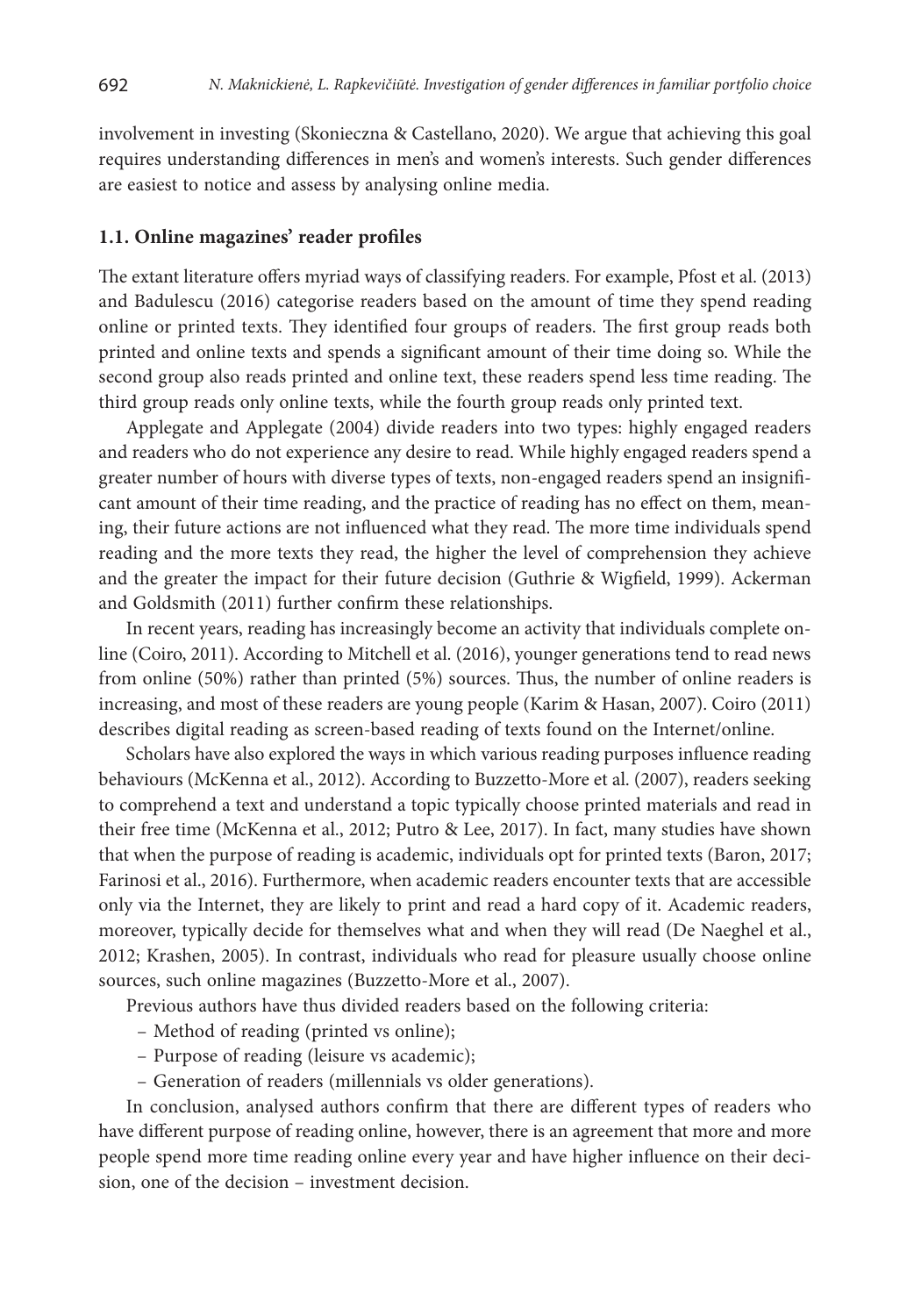#### **1.2. Investment decisions**

Scholars have conducted much research in the area of investment decision-making. According to Frank et al. (2013), the investment decision-making process is complicated, and investors require a significant amount of information prior to making any investment decision. Wu et al. (2012) and Kent Baker and Ricciardi (2015) agree, emphasising that the investment decision-making process is strategic and influenced by specific factors. According to Pool et al. (2012), professional investors, in particular, make their investment decisions based on empirical research. Individual investors, meanwhile, tend to choose familiar investment vehicles and those that are associated with their fields of interest.

Behavioural finance research, however, emphasises the opposite phenomenon: investors do not always make rational investment decisions. Work in this field asserts that investment decisions are influenced by emotions and are, therefore, non-rational decisions. For example, Jureviciene and Ivanova (2013), Soni and Desai (2021), Jaiswal & Kamil (2012) confirm that behavioural biases affect investment decision. Similarly, Kent Baker and Ricciardi (2015) and Hala et al. (2020) assess the effects of various biases on investment decisions. The key biases they discuss are overconfidence, trust and control, disposition, mental accounting, heuristics, self-control and framing, familiarity, risk-taking behaviour and anchoring. Familiarity bias is also discussed by Dong et al. (2021) and Liu et al. (2018). Although investors cannot avoid all behavioural biases, they can avoid investment losses by acknowledging such biases and taking them into consideration when making investment decision.

Other authors (Bayyurt et al., 2013; Eckel & Grossman, 2008; Dickason et al., 2017; Gentjan et al., 2021; Stavytskyy et al., 2020) emphasize gendered behavioral differences. These studies affirm that men are more confident than women. In other words, men are willing to take greater risks because of their higher social and economic status, more extensive investment knowledge and other social and psychological factors. Nevertheless, some research in the field contradicts these findings. While reporting that the most important factor determining investor confidence is gender, Estes and Hosseini's (2001) and Mikelionyte and Lezgovko (2021) empirical results indicate that women are much more confident than men in their investment decisions.

Dickason and Ferreira (2019) reveal that marital status can also affect investment decisions. More specifically, married men and women tolerate lower levels of risk then do unmarried or divorced men and women.

Many authors have analysed familiarity bias (French & Poterba, 1991; Tesar & Werner, 1995; Kang & Stulz, 1997). The majority of these authors emphasise geographical familiarity; in other words, they focus on the tendency of individuals to invest in vehicles with which they are familiar and that are located near them. Riff and Yagil's (2016) empirical results demonstrate that inventors tend to invest in the stocks they consider familiar rather than those about which they have more knowledge. For example, investor will choose to invest in the company, which is located next to his house rather than into the one, which he was analysing. Akhter and Alam (2001) similarly highlight product familiarity. Their study reveals that decision-making is characterised by gender differences based on the information men and women encounter online. More specifically, men are more likely than women to make decisions based on online information.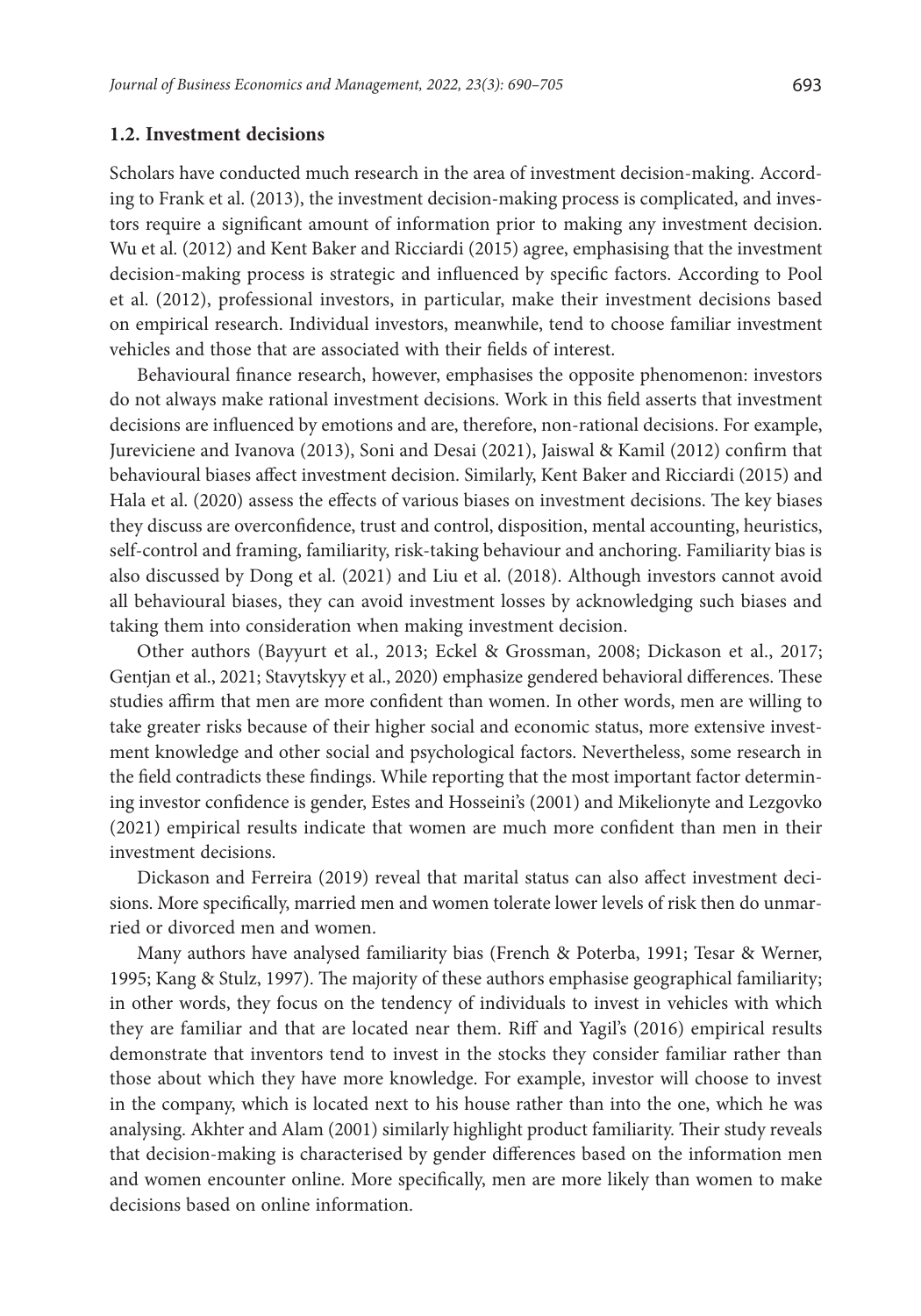Analysed authors affirm that investment decision is impacted by many factors such as overconfidence, trust and control, disposition, mental accounting, heuristics, self-control and framing, familiarity, risk-taking behavior, anchoring. The other authors argue, and their studies reveal that investment decision is not only impacted by behavioural factors, but also gender has big role in it. In conclusion, investment decision is influenced by gender and factors which are broadly discussed in Behavioural Finance Theory.

# **2. Methodology of investigation**

The current study involved several steps, which are presented sequentially in Figure 1. The massive online media industry, which continues its rapid development, influences its readers' decisions in particular ways. Analysing online magazines, moreover, can reveal men's and women's fields of interests. Because the prevailing assumption holds that people invest in securities with which they are familiar – i.e. those in their fields of interest, such an analysis can also illuminate men's and women's investment decisions.



Figure 1. Scheme of investigation

Analysing portfolios formed on the basis of men's and women's fields of interest can, for example, help to answer the following questions: Do women's and men's portfolio exhibit sufficient levels of diversification? Are women's and men's portfolio return acceptable? Is it worthwhile to invest in gendered fields of interest (i.e. only men's or only women's fields of interest)?

Analysing online magazines, defining women's and men's fields of interest, forming investment portfolios on the basis of these interests and analysing their results are necessary to answer these questions.

*Defining men's and women's fields of interest in media.* First, we analysed online media. A Google search identified the 12 most popular online magazines that represent themselves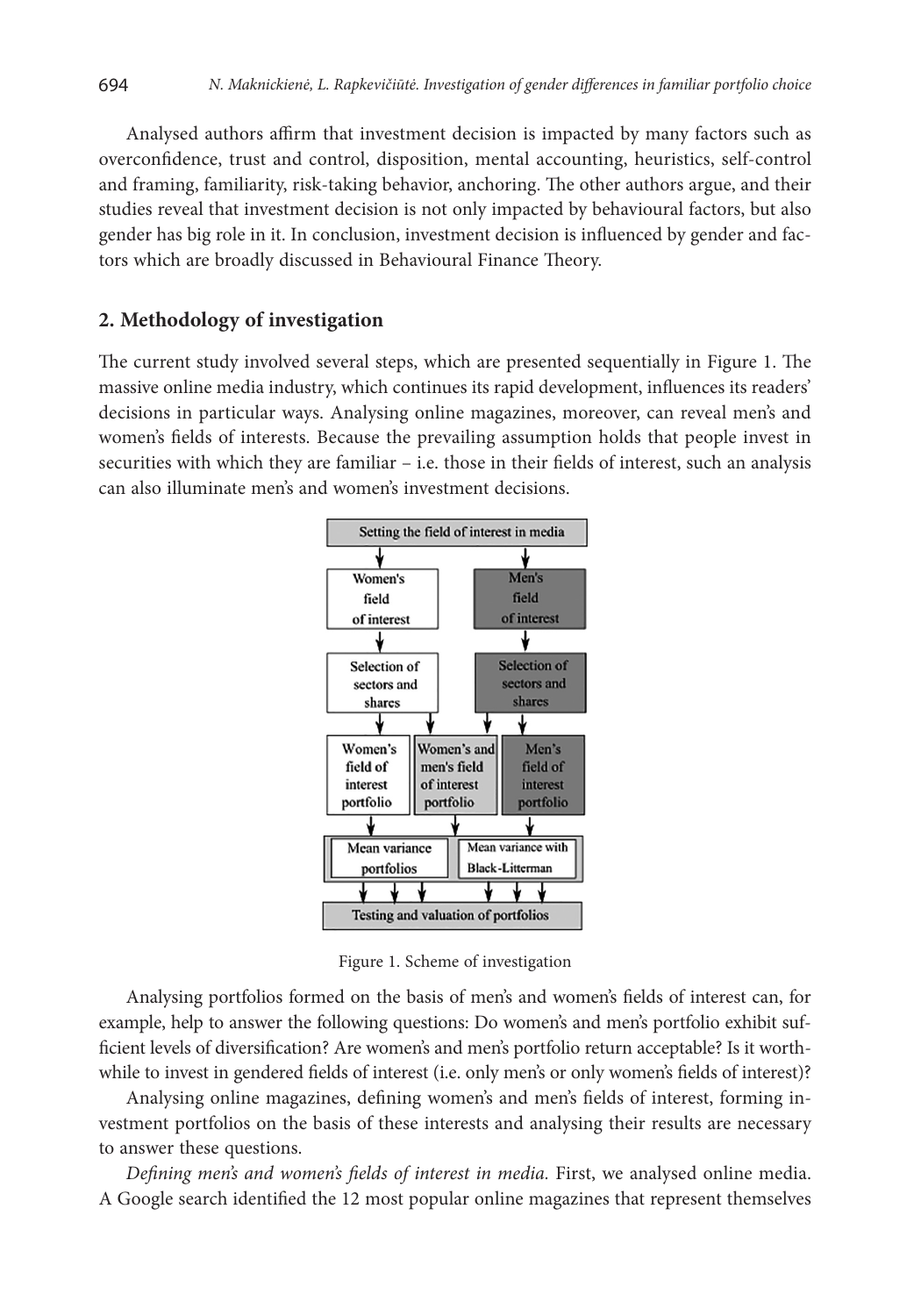as men's or women's magazines. Recognising that all online magazines follow a clear organisational structure, we employed this structure and the themes of articles in to determine women's and men's fields of interest in online media. We assume that online magazine's editor-in-chief analyse their readers profile and offer to read articles which are interesting for them and offered themes in articles define their fields of interest.

Second, we used these fields of interest to identify the sectors that best represent women's and men's interests. Women's fields of interests spanned the beauty, fashion, style, health, sports, travel and entertainment sectors. The majority of online magazines devote the largest proportion of their content to beauty, fashion and style, which, based on our expectations, suggests that women are likely to invest in the fashion industry. Men's fields of interest spanned households, sports, cars, news broadcasting and technology, which suggests, in turn, that men should invest in these sectors' securities. We employed MATLAB Code 1 (10–20 December 2021) to visualise women's and men's interests. Figure 1 depicts this step in detail.

Having defined women's and men's fields of interest and the associated sectors, we next utilised Yahoo Finance's industry classifications to select 10 securities from the sectors of interest. The selected securities had at least five years of monthly historical data. Our analysis utilised the following company abbreviations from Yahoo Finance: LRLCY for L'Oréal S.A., TGT for Target Corp., IPAR for Inter Parfums Inc., REV for Revlon Inc., EL for The Estée Lauder Companies Inc., ULTA for Ulta Beauty Inc., ELF for e.l.f. Beauty Inc., BBWI for Bath & Body Works Inc., CPRI for Capri Holdings Ltd., TPR for Tapestry Inc., RL for Ralph Lauren Corp., JWN for Nordstrom Inc., GPS for The Gap Inc., M for Macy's Inc., KSS for Kohl's Corp., TL for Tesla, 6CA.F for Cartier Resources Inc., MTN for Vail Resorts Inc., MSGS for Madison Square Garden Sports Corp., BATRA for The Liberty Braves Group, RACE for Ferrari N.V., SPOT for Spotify Technology S.A., AAPL for Apple Inc., UFPI for UFP Industries Inc., CENT for Central Garden & Pet Company, CCOEY for Capcom Co. Ltd., ZNGA for Zynga Inc., ATVI for Activision Blizzard Inc., EA for Electronic Arts Inc. and NKE for NIKE Inc.

*Portfolio formation.* We created portfolios using two methods: the classical mean variance portfolio optimisation method (Markowitz, 1952, 2009) and the mean variance with Black–Litterman portfolio optimisation method (Black & Litterman, 1990; Xiao & Valdez, 2015; Min et al., 2021; Tang et al., 2021).

The mean variance portfolio optimisation method employs a covariance matrix and mean of historical asset returns, which is calculated by taking historical five-year monthly stock price data.

The mean variance with Black–Litterman portfolio optimisation method does not require the presentation of expected returns which are generally unknown to investors. The method constructs equilibrium equations by using a covariance matrix and blended asset returns in a portfolio optimisation and then compares stock prices using a selected index – in our case, the Dow Jones Industrial Average (DJIA) index, which reflects market changes in all industries. Idzorek (2007) explains all steps of this optimisation method in detail. Table 1 below compares the two portfolio optimisation methods.

We utilised MATLAB Code 2 (4–12 January 2022) to generate visualisations and numerical values for the mean variance portfolio optimisation and mean variance with Black–Litterman portfolio optimisation methods.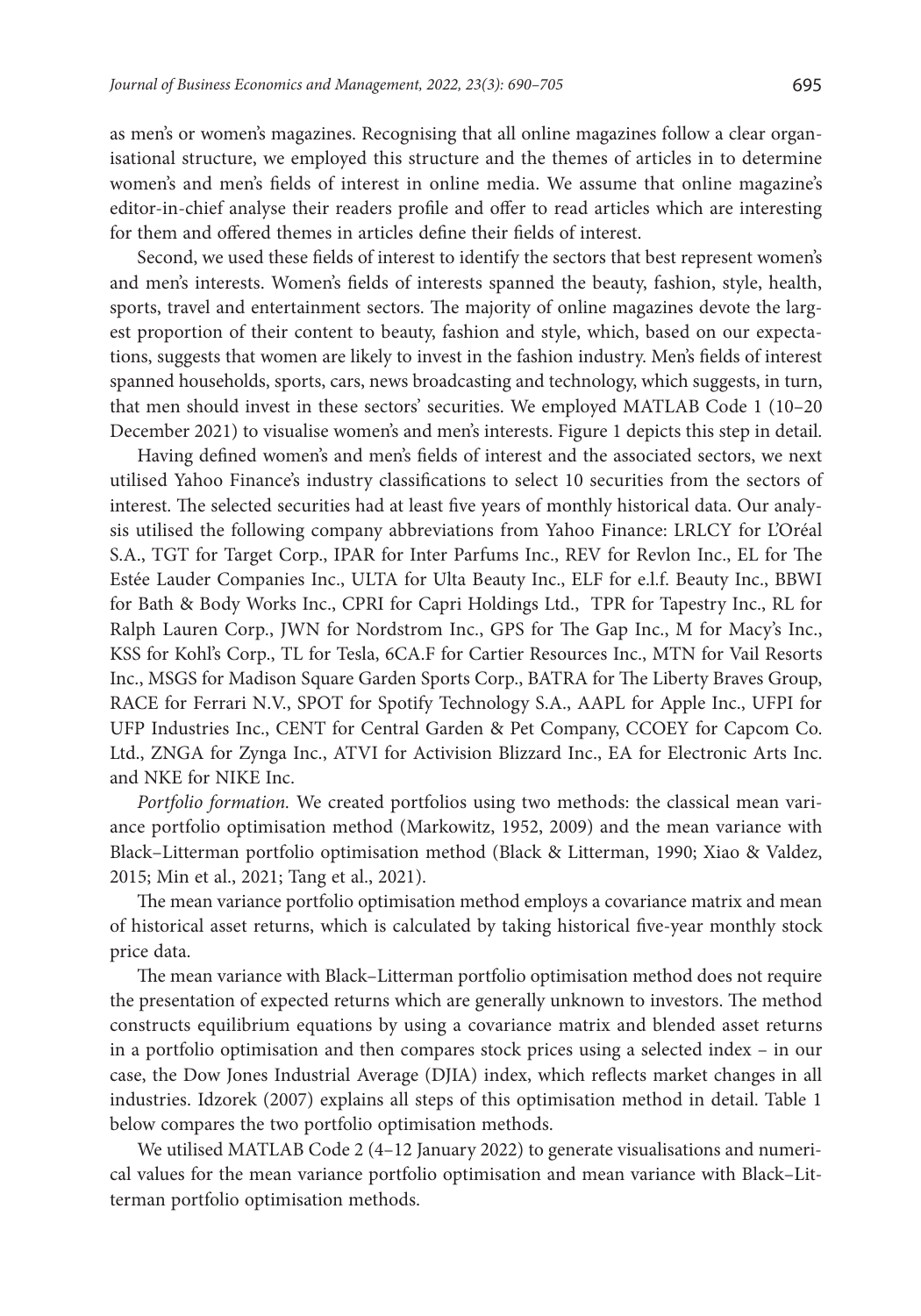|                     | Mean variance optimisation                    | Black-Litterman approach                                                                         |
|---------------------|-----------------------------------------------|--------------------------------------------------------------------------------------------------|
|                     | Asset mean   Mean of historical asset returns | Blended asset returns estimated from analyst<br>views and equilibrium returns                    |
| Asset<br>covariance | Covariance of historical asset returns        | Covariance of historical asset returns + esti-<br>mated uncertainty of the blended asset returns |

Table 1. Comparison of portfolio optimisation methods (source: MathWorks, 2022)

*Testing and valuation of portfolios.* We assessed portfolio performance in 2020 and 2021. The portfolios were compiled on the first day of the selected year, using only the data known at that time, and they closed on the last day of the selected year. The 2020 portfolio was built just before the COVID-19 pandemic commenced, but at the time, information about the pandemic was quite limited. The 2021 portfolio was built using data from the same companies but during a time when the COVID-19 pandemic was already rampant and forcing companies to adapt. We selected the following indicators to measure the portfolios' performance:

a) Return on investment reflects the investor's expectations and is calculated with the following formula:

$$
R(p) = \frac{Final value of investment - initial value of investment}{Cost of investment} \times 100\%.
$$
 (1)

b) Riskiness is inevitable, especially in light of prevailing market conditions. Risk is calculated via the portfolio's standard deviation.

c) The Sharpe ratio measures the ratio of the return to the risk of the sub-portfolio, taking into account the risk-free return:

$$
Sharpe ratio = \frac{R(p) - r}{\sigma_p},
$$
\n(2)

where  $R(p)$  represents the return of the portfolio, *r* represents the risk-free rate and  $\sigma_p$  represents the standard deviation of the portfolio.

In this way, we constructed 12 portfolios with various fields of interest, optimisation methods and time lags. We then conducted a multidimensional comparison of these portfolios' performance to examine the impact of familiarity bias on investors.

### **3. Research of portfolios based on gender fields of interest**

Familiarity bias dictates the tendency of investors to focus on investment vehicles they know and understand. While it is logical to invest in fields where one has the most knowledge and experience, the theory of financial behaviour asserts that investor bias, in fact, leads to repetitive mistakes. The following analysis tests these competing assertions across different areas of investor interest and different time intervals and using different portfolio optimisation methods.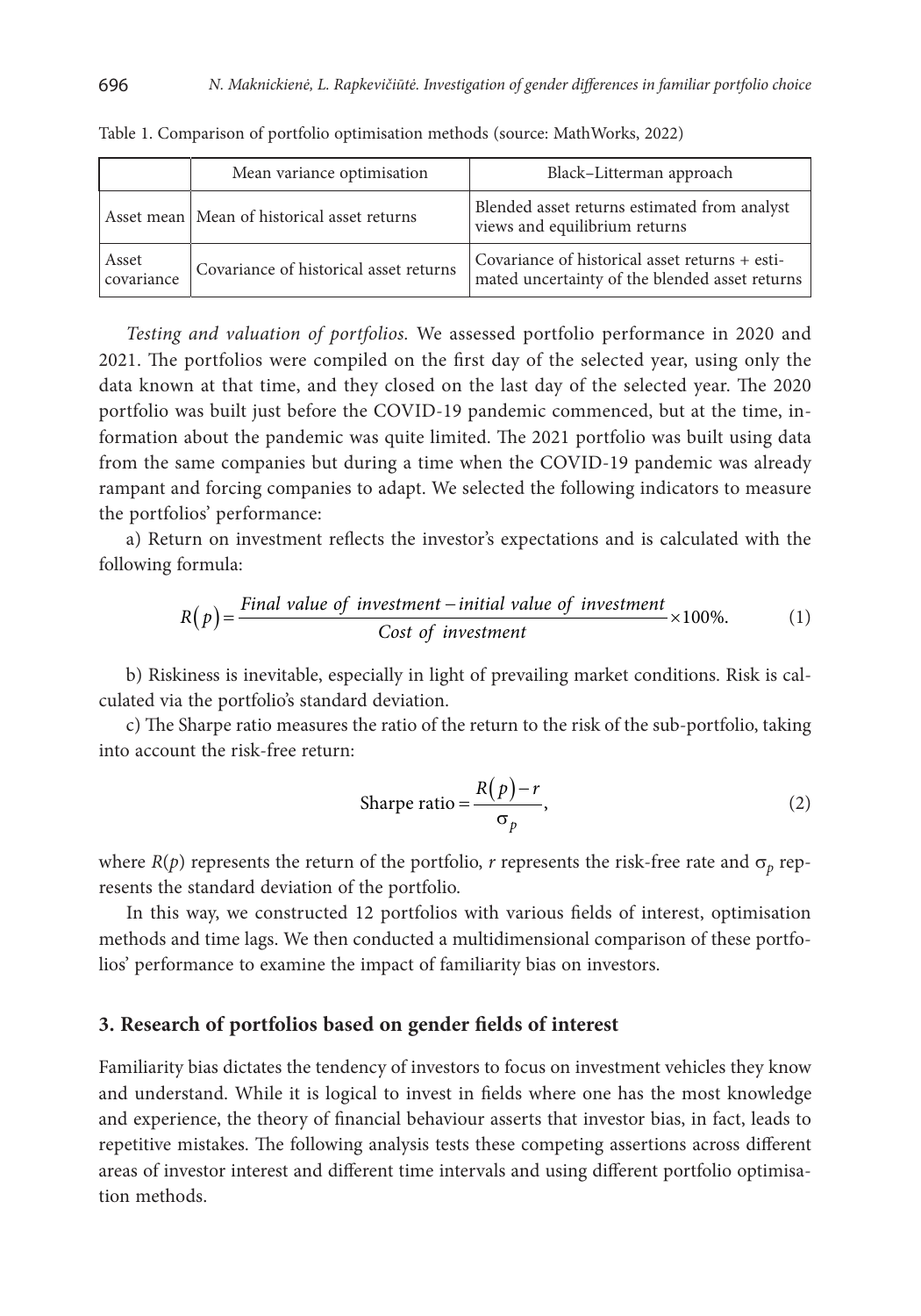#### **3.1. Setting the field of interest**

After identifying the 12 most popular men's and women's online magazines, we analysed the constant sections of each  $-$  i.e. the sections that do not change as the individual sections change. Focusing on the constant section is important to avoid seasonality in the topic. Table 2 presents the distribution of constant sections in the selected online magazines.

| Constant sections in journals                                              | Women          | Men                      |
|----------------------------------------------------------------------------|----------------|--------------------------|
| Beauty, style and fashion                                                  | 12             | 3                        |
| Health, well-being and fitness                                             | 10             | $\overline{\mathcal{L}}$ |
| Sex, relationships, love, family and parenting                             | 9              | 1                        |
| Food and cocktails                                                         | 6              | $\overline{2}$           |
| Lifestyle                                                                  | 5              | $\overline{\mathcal{L}}$ |
| Travel                                                                     | $\overline{4}$ | $\Omega$                 |
| Homes (W), grooming and gear (M)                                           | $\overline{4}$ | 10                       |
| Culture                                                                    | $\overline{4}$ | $\overline{2}$           |
| Celebrities and entertainment                                              | 3              | $\Omega$                 |
| Craft and business                                                         | 3              | 3                        |
| News and tours                                                             |                | $\overline{4}$           |
| Hobbies and interests separately divided into the<br>following categories: |                | 19                       |
| Separate sport activities                                                  |                | 5                        |
| Technology                                                                 |                | $\overline{4}$           |
| Cars                                                                       |                | 2                        |
| Adventure                                                                  |                | $\mathfrak{D}$           |
| Sci-Fi                                                                     |                | 1                        |
| Airplanes                                                                  |                | 1                        |
| Space                                                                      |                | 1                        |
| Watches                                                                    |                | 1                        |
| Military                                                                   |                | 1                        |
| Science                                                                    |                | 1                        |

Table 2. Distribution of sections in women's and men's media (source: created by authors)

Overall, topics are more repetitive in women's magazines, with three topics found in almost all journals. Meanwhile, men's magazines are more specialised. We even combined the different hobbies into one to summarise.

*Word clouds.* Word clouds offer a visualisation tool for word statistics in a data set. Although word clouds do not provide empirical evidence to answer the research questions, they do reveal the topics that are emphasised in the area of analysis.

Figure 2 presents the words most commonly used in women's and men's online magazines. The word cloud for women's media reveals that the majority of words are related to beauty, fashion, shopping, health, food, videos, style, love, home, fitness, 'well-being', crafts and travel.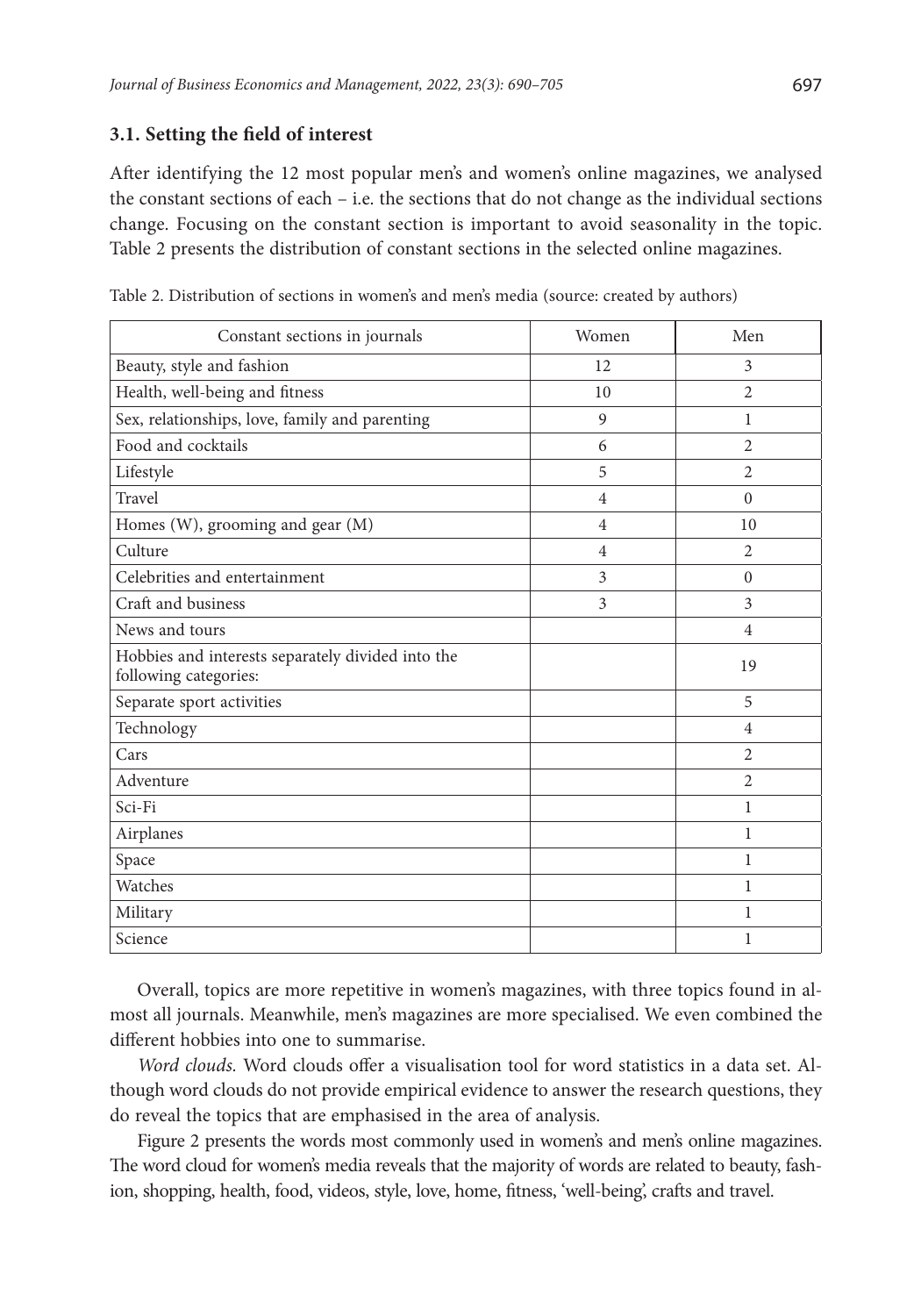

Figure 2. Word clouds for women's and men's media (source: created by authors)

The word cloud for men's media reveals that key words are more concentrated there than in women's media. The key words in men's media are news, features, videos and gear.

Based on the world clouds, we assigned the most frequently words to specific industries and then grouped the industries into sectors according to their official classification. The word clouds thus enabled us to identify the dominant words that identify the industry and sector. The results indicate that light industry dominates women's and men's fields of interest. Among the dominant industries in which women should invest are manufacturing of clothes, shoes, cosmetics, home appliances, food and beverages. The dominant industries in which men should invest are quite narrow and consist of cars, consumer electronics and communication.

Proceeding with the investigation, we selected 10 securities from the companies that represent light industry.

## **3.2. Creation of portfolios**

Next, to analyse any differences in men's and women's portfolios and their diversification levels, we created 12 portfolios. Four of the 12 were based solely on women's fields of interest, four were based solely on men's fields of interest and four were based on the interests of both women and men.

To not only compare the differences in men's and women's investment portfolios but also assess the impact of time, we created separate portfolios for investments made at the beginning of 2020 and investments made at the beginning of 2021.

Figure 3 presents the two portfolios based solely on women's interests, which were created with the mean variance and Black–Litterman models at the beginning of 2020 and 2021. In both years, the portfolios created with the Black–Litterman models exhibited a higher level of diversification than did those created with the mean variance model. While noting these differences in diversification levels, we observe that the two models nevertheless included the same securities: Revlon (REV), Estée Lauder (EL), Inter Parfums (IPAR), Target Corporation (TGT) and L'Oréal S.A. (LRLSY).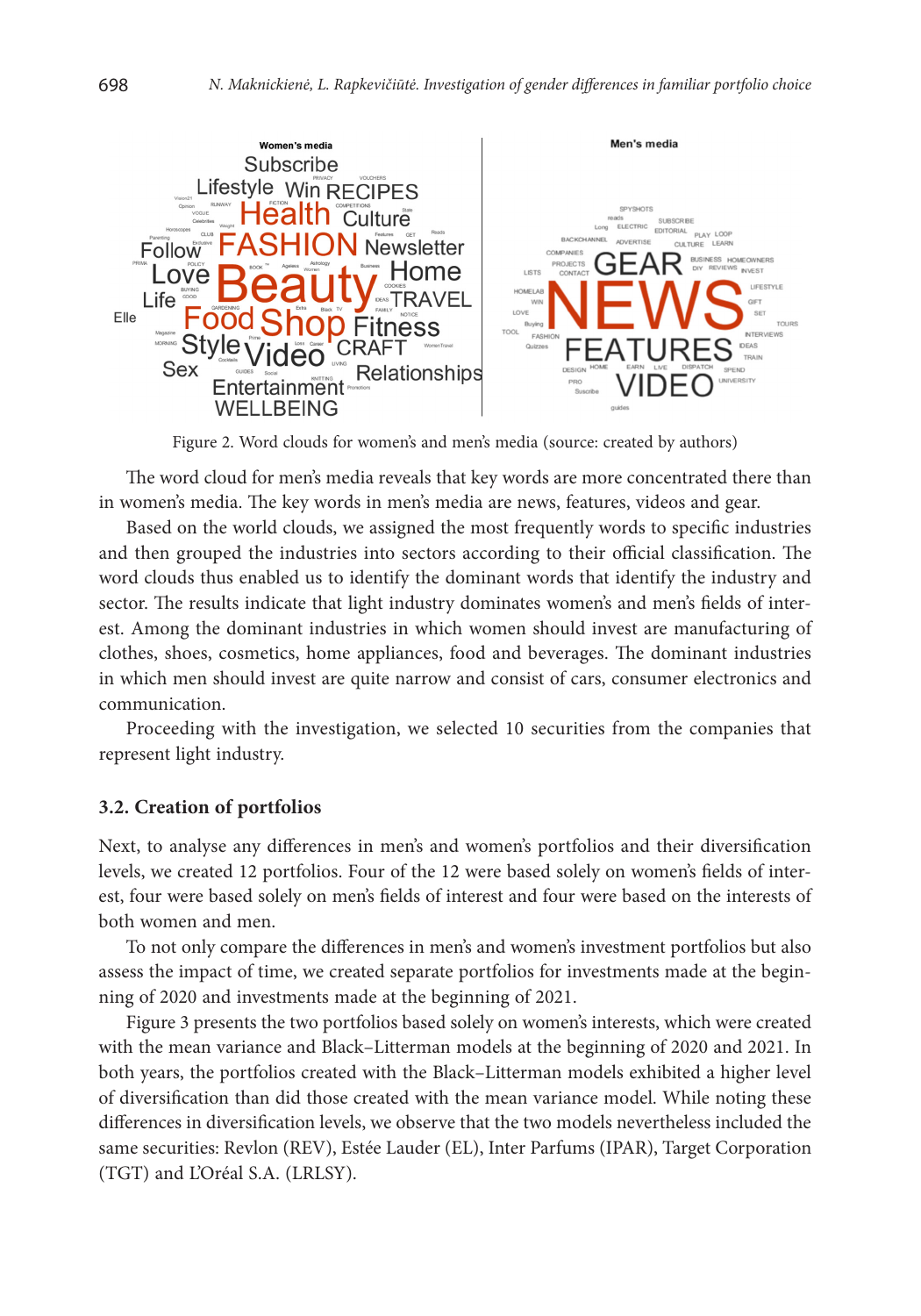

Figure 3. Women's fields of interest (W) 2020 (on the left) and 2021 (on the right) (source: created by the authors)

The women's portfolio created using the Mean variance model exhibited a lower level of diversification and proposed to invest 60% in one stock: L'Oréal S.A. (LRLSY). In the Black– Litterman portfolio created at the beginning of 2021, moreover, this stock assumed an even stronger position, representing more than 75% of all assets. Meanwhile, the mean variance model for 2021 proposed to decrease the number of stocks in the portfolio to four and add a new stock – Avon (AVON), which was not included in the portfolio at the beginning of 2020.



Figure 4. Men's fields of interest (M) 2020 (on the left) and 2021 (on the right) (source: created by the authors)

Figure 4 presents the four portfolios created solely based on men's fields of interest. Compared to the portfolios that were created solely based on women's interests, these portfolios exhibited higher levels of diversification. The mean variance model proposed to include fewer stocks in the men's portfolios than did the Black–Litterman model. However, stock choices remained nearly identical.

Figure 5 presents the portfolios created based on both women's and men's fields of interest. The mean variance and Black–Litterman models included various securities from men's



(source: created by the authors)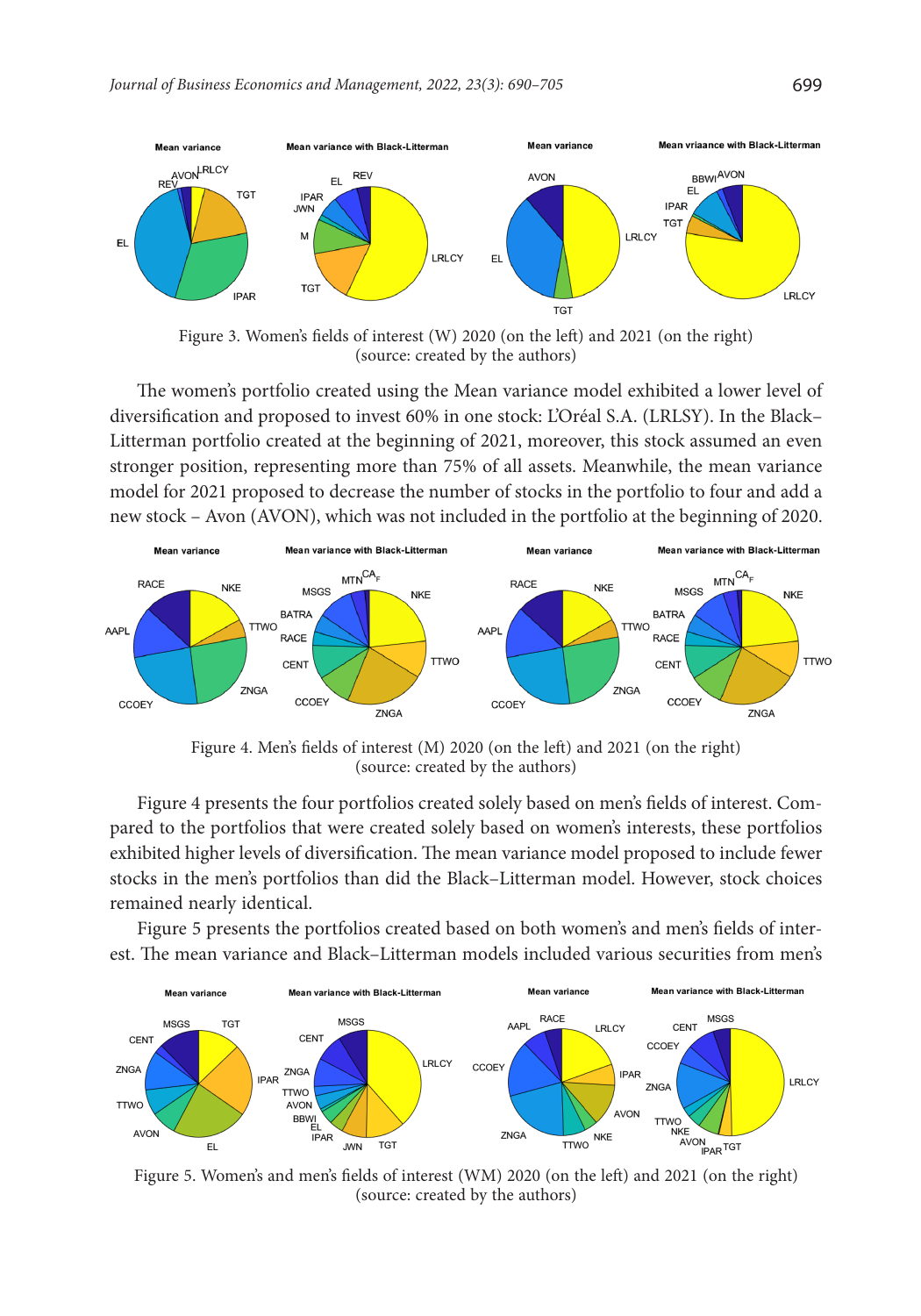and women's fields of interest. However, securities from women's fields of interest dominated the portfolios created at the beginning 2020 and 2021.

L'Oréal S.A., which falls within women's fields of interest, comprised the largest component of the four combined portfolios, and this security assumed an even more dominant position in the portfolios created at the beginning of 2021. This suggests that neither the model nor the time period matters; in all cases, the models selected securities associated with women's fields of interest.

# **3.3. Valuation of portfolios efficiency**

Table 3 presents the investment performance of all 12 portfolios and the DJIA index. The year 2020 was successful for all portfolios, with all performing better than the DJIA index. In fact, 2020 was the most successful year for the portfolios created based solely on men's fields of interest (M), with these portfolios achieving 55% investment returns. The year 2021, however, was not successful for either portfolio created solely based on men's fields of interest (M) or for the mean variance model's portfolio created based on women's and men's fields of interest (MW), all of which suffered losses. Both portfolios created solely based on women's fields of interest (W) performed better in 2021 than in 2020 and exceeded the growth of the DJIA index. The portfolios created solely based on women's field of interest (W) produced stable returns while investment returns based solely on men's fields of interest (M) ranged from –2.92% to 55%. Diversification using shares from both fields of interest (WM portfolio) did not yield clear benefits, especially in 2021.

| Year | DJIA   | Mean variance portfolio |           | Mean variance with Black-Litterman |        |          |        |
|------|--------|-------------------------|-----------|------------------------------------|--------|----------|--------|
|      |        | W                       | M         | WМ                                 | W      | M        | WМ     |
| 2020 | 6.11%  | 18.34%                  | 55%       | 23.09%                             | 23.47% | 36.85%   | 27.61% |
| 2021 | 21.43% | 29.32%                  | $-2.92\%$ | $-4.22\%$                          | 32.05% | $-0.77%$ | 11.56% |

Table 3. Portfolios' return on investment

The risk assessment in Table 4 reveals that all of the (M) portfolios entailed the lowest risk, with a maximum risk of 10.1. The (M) portfolios were also more diversified than the (W) portfolios. The greatest risk was associated with the (WM) portfolios created via the mean variance model. For all (W) and (WM) portfolios, however, 2021 was riskier than 2020. The greatest return on investment-to-risk ratio, expressed via the Sharpe ratio, occurred in 2020 for both (M) portfolios and the mean variance with Black–Litterman (W) portfolio. The poorest results were obtained when a portfolio's return on investment was negative.

Across all of the investment portfolios studied, 2020 was more successful than 2021, despite the significant challenges the former posed in adapting to the conditions of the CO-VID-19 pandemic. Returns on investment in 2020 ranged from 18.34% to 55%. Meanwhile, in 2021, three portfolios suffered losses, although, by this time, the global economy had already adapted to the new conditions. Portfolios based solely on women's fields of interest (W) achieved stable positive results but entailed the highest risk. Meanwhile, portfolios based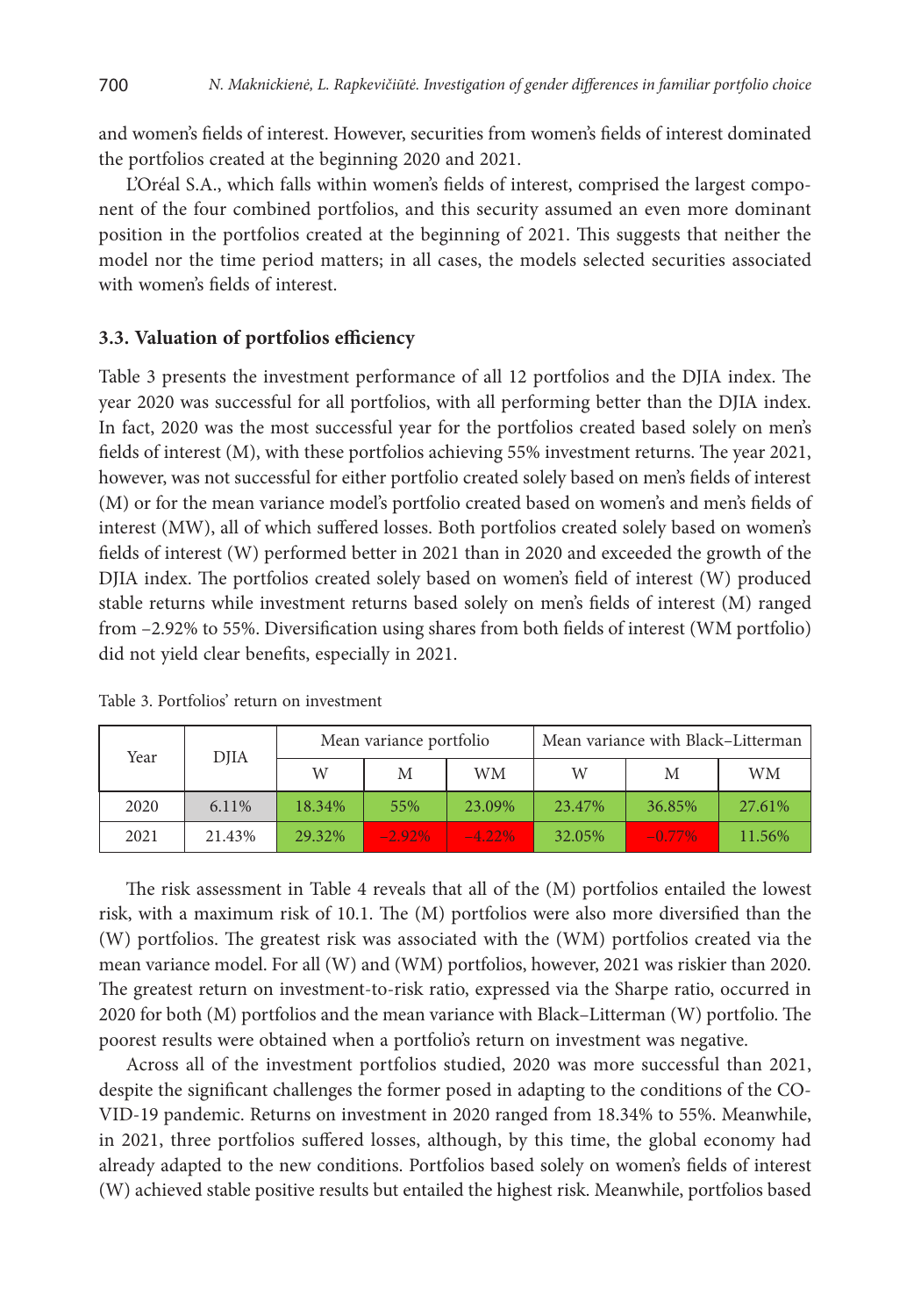|      | Mean variance portfolio |          |           | Mean variance with Black-Litterman |          |        |
|------|-------------------------|----------|-----------|------------------------------------|----------|--------|
|      | Risk                    |          |           |                                    |          |        |
|      | W                       | M        | WМ        | W                                  | M        | WM     |
| 2020 | 22.197                  | 8.6068   | 52.872    | 6.4519                             | 10.106   | 28.812 |
| 2021 | 68.586                  | 6.2545   | 55.0313   | 38.288                             | 7.7214   | 29.716 |
|      | Sharpe ratio            |          |           |                                    |          |        |
| 2020 | 0.0075                  | 0.0668   | 0.0044    | 0.0338                             | 0.0338   | 0.0095 |
| 2021 | 0.0036                  | $-0.012$ | $-0.0014$ | 0.0069                             | $-0.006$ | 0.0022 |

Table 4. Risk and sharpe ratios of portfolios

solely on men's fields of interest (M) achieved the greatest returns and average losses, but they entailed the lowest risk. Our investigation found that combining women's and men's fields of interest benefitted neither male nor female investors.

In this study we analysed familiarity bias in portfolio choice through creating different portfolios of men's fields of interest, women's fields of interest and women's and men's fields of interest which revealed that portfolio based on women's fields of interested generated greater and stabler portfolio results. However, for the future studies, study can be extended and enable another methods to identify investor's fields of interest. Also, the length of analysis can be extended, because in this study we analysed only two years period.

#### **Conclusions**

This paper examined differences in investment portfolios created solely based on women's fields of interest, solely based on men's fields of interest and based on both women's and men's fields of interest.

To define men's and women's fields of interests, we extracted data from an online web page and then analysed these data in Excel. The analysis revealed that prevailing opinions regarding men's and women's areas of interest are accurate. Women's fields of interests include fashion, style and beauty, while men's fields of interests include cars, technology and news.

We then created 12 portfolios using mean variance and Black–Litteram models. Four of these portfolios were based solely on women's fields of interest, four were based solely on men's fields of interest and four were based on both men's and women's fields of interest. To facilitate the comparisons, we created separate portfolios for investments commencing at the beginning of 2020 and for investments commencing at the beginning of 2021. Because information on COVID-19 was limited at the beginning of 2020 and, in fact, the virus had not yet been declared a pandemic, the portfolios created for 2020 could not evaluate the pandemic's impact on investment decisions. However, the portfolios created at the beginning of 2021 were able to evaluate COVID-19's impact. Comparing portfolios from these two years revealed differences in the diversification levels of men's and women's portfolios. While the level of diversification decreased in women's portfolios as COVID-19 spread around the world, the same was not true for men's portfolios.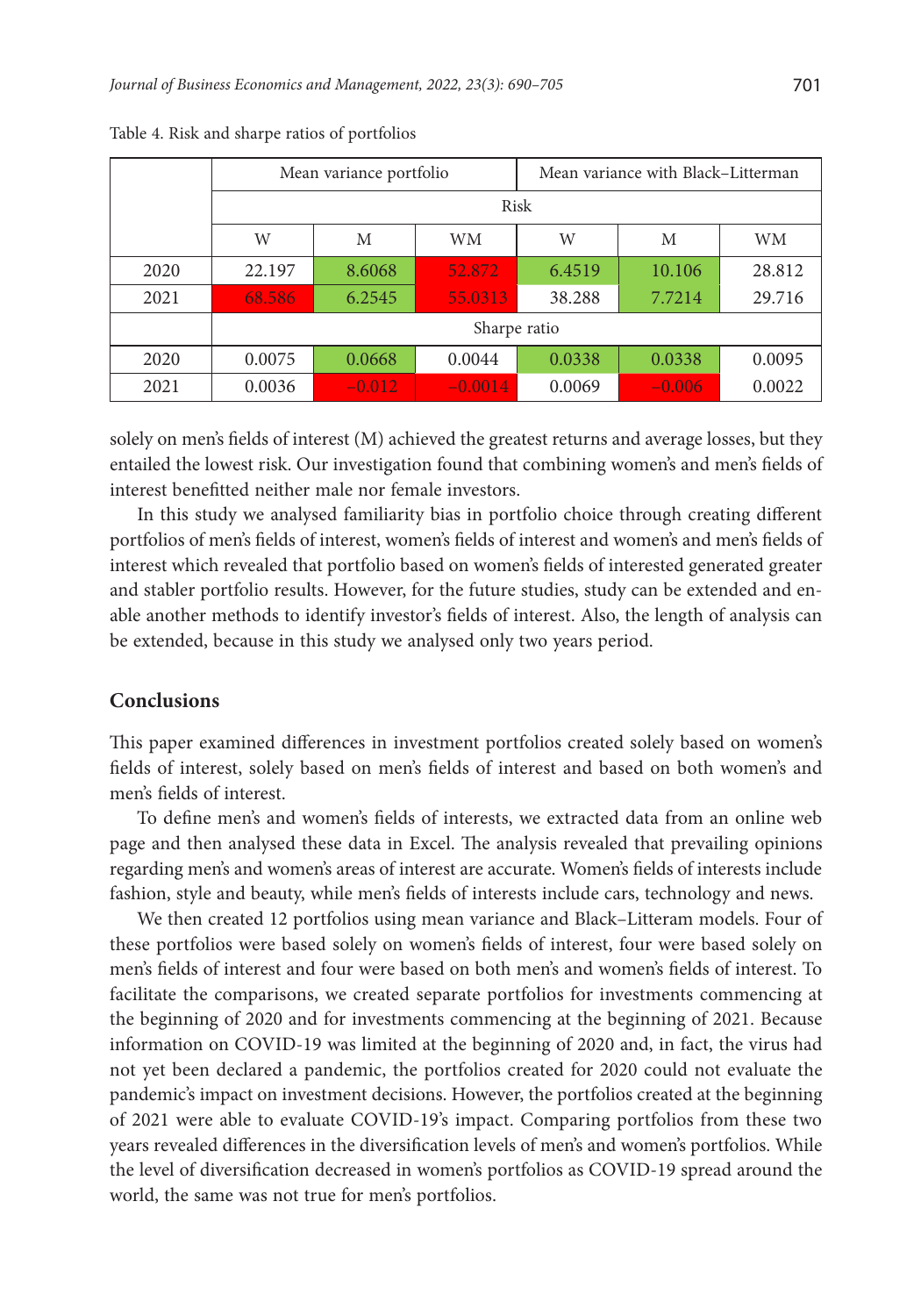Overall, in this study, the investment period exerted a more significant impact on investment success than did gendered fields of interests. Furthermore, portfolios based solely on women's fields of interest produced stable results, while portfolios based solely on men's fields of interests produced extreme estimates in terms of returns on investment and the Sharpe ratio; however, these male-oriented portfolios were consistently associated with the lowest degree of risk. The bias of familiarity that affects investment decisions is thus more understandable based on this study's findings. Although selecting investment vehicles that more closely align with the investor's interest does not guarantee investment failure, it does narrow the investment options.

*Research limitation*s *and future research possibilities.* Despite its contributions, this study also entails limitations. First, the current study analysed only a limited number of selected online magazines. Second, the study period spanned only two years. For future research, number of magazines and analysed period could be extended and since this research did not study portfolios comprised of stocks associated with gender-neutral fields, such as food and health, research could be extended to this field. Also, in this study was chosen US based companies, in the future research can be explored other exchanges and comprised developed and emerging markets.

# **References**

- Ackerman, R., & Goldsmith, M. (2011). Metacognitive regulation of text learning: On screen versus on paper. *Journal of Experimental Psychology: Applied*, *17*(1), 18–32. <https://doi.org/10.1037/a0022086>
- Akhter, S., & Alam, P. (2001). Information acquisition and investment decisions on the Internet: An empirical investigation. *[Marketing Management Journal](file:///D:/Audrone_Gurkliene/_Audrone/Zurnalai/JBEM/_2022/17032/javascript:__doLinkPostBack()*, *11*(1), 94–100.
- Applegate, A. J., & Applegate, M. D. (2004). The Peter effect: Reading habits and attitudes of preservice teachers. *The Reading Teacher*, *57*, 554–563.
- Badulescu, D. (2016). Reading in the digital age. *Philological Jassyensia*, *12*(1), 139–149.
- Baron, N. S. (2017). Reading in a digital age. *Phi Delta Kappan*, *99*(2), 15–20. <https://doi.org/10.1177/0031721717734184>
- Bayyurt, N., Karisik, V., & Coskun, A. (2013). Gender differences in investment preferences. *European Journal of Economic and Political Studies*, *6*(1), 71–83.
- Black, F., & Litterman, R. (1990). Asset allocation: Combining investor views with market equilibrium. *Goldman Sachs Fixed Income Research*, *115*.
- Buzzetto-More, N., Guy, R., & Elobaid, M. (2007). Reading in a digital age: E-books are students ready for this learning object? *Interdisciplinary Journal of E-Learning and Learning Objects*, *3*, 239–250. <https://doi.org/10.28945/397>
- Coiro, J. (2011). Predicting reading comprehension on the Internet: Contributions of offline reading skills, online reading skills, and prior knowledge. *Journal of Literacy Research*, *43*, 352–392. <https://doi.org/10.1177/1086296X11421979>
- Dickason, Z., Nel, I., & Ferreira, S. J. (2017). Gender: Behavioural finance and satisfaction of life. *Gender and Behaviour*, *15*(3), 9550–5559.
- Dickason, Z., & Ferreira, S. (2019). Risk tolerance of South African investors: Marital status and gender. *Gender and Behaviour*, *16*(3), 12999–13006.
- Eckel, C. C., & Grossman, P. J. (2008). Men, women, and risk aversion: Experimental evidence. *Handbook of Experimental Economic Results*, *1*(113), 1061–1073. [https://doi.org/10.1016/S1574-0722\(07\)00113-8](https://doi.org/10.1016/S1574-0722(07)00113-8)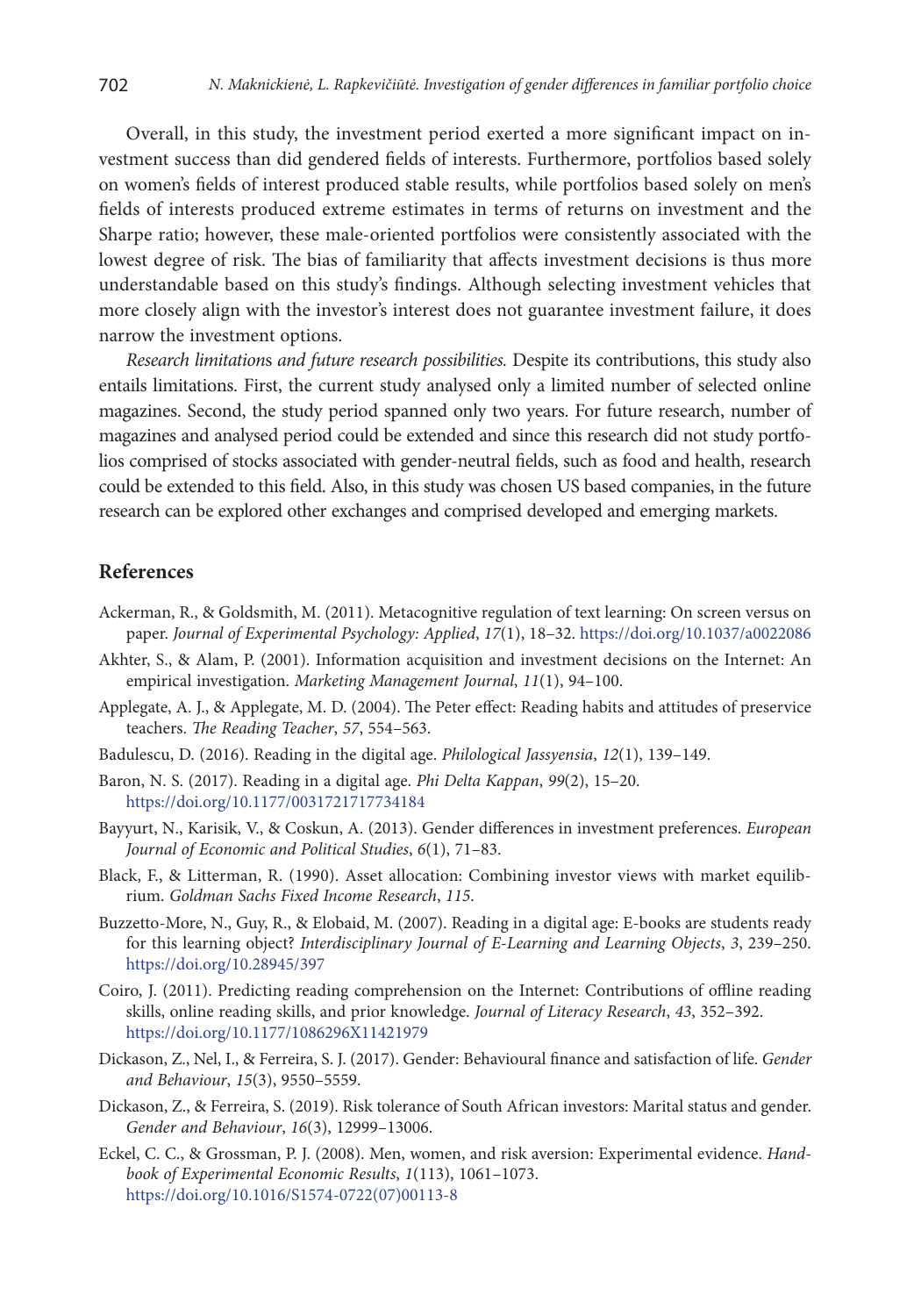- Estes, R., & Hosseini, J. (2001). The gender gap on Wall Street: An empirical analysis of confidence in investment decision-making. *The Journal of Psychology*, *122*(6), 577–590. <https://doi.org/10.1080/00223980.1988.9915532>
- Farinosi, M., Lim, C., & Roll, J. (2016). Book or screen, pen or keyboard? A cross-cultural sociological analysis of writing and reading habits basing on Germany, Italy, and the UK. *Telematics and Informatics*, *33*(2), 410–421. <https://doi.org/10.1016/j.tele.2015.09.006>
- Frank, S. G., Souza de Souzab, D. V., Duarte Ribeiroa, J. L., & Echeveste, M. E. (2013). A framework for decision-making in investment alternatives selection*. International Journal of Production Research*, *51*, 5866–5883. <https://doi.org/10.1080/00207543.2013.802393>
- French, K. R., & Poterba, J. M. (1991). Investor diversification and international equity markets. *American Economic Review*, *81*, 222–226. <https://doi.org/10.3386/w3609>
- Dong, Y., Young, D., & Zhang, Y. (2021). Familiarity bias and earningsbased equity valuation. *Review of Quantitative Finance and Accounting*, *57*, 795–818. <https://doi.org/10.1007/s11156-020-00949-y>
- Gentjan, C., Khan, K. A., Rowland, Z., & Ribeiro, H. N. R. (2021). Financial advice, literacy, inclusion and risk tolerance: The moderating effect of uncertainty avoidance. *E*&*M Economics and Management (E*&*M)*, *24*(4), 105–123. <https://doi.org/10.15240/tul/001/2021-4-007>
- Guthrie, J. T., & Wigfield, A. (1999). How motivation fits into a science of reading. *Scientific Studies of Reading*, *3*, 199–205. [https://doi.org/10.1207/s1532799xssr0303\\_1](https://doi.org/10.1207/s1532799xssr0303_1)
- Hala, Y., Abdullah, M. W., Andayani, W., Ilyas, G. B., & Akob, M. (2020). The financial behavior of investment decision making between real and financial assets sectors. *Journal of Asian Finance, Economics and Business*, *7*(12), 635–645. <https://doi.org/10.13106/jafeb.2020.vol7.no12.635>
- Idzorek, T. (2007). A step-by-step guide to the Black–Litterman model: Incorporating user-specified confidence levels. In S. Satchell (Ed.), *Forecasting expected returns in the financial markets* (pp. 17–38). Academic Press. <https://doi.org/10.1016/B978-075068321-0.50003-0>
- Jaiswal, B., & Kamil, N. (2012). Gender, behavioral finance, and investment decision. *Business Review*, *7*(2), 8–22. <https://doi.org/10.54784/1990-6587.1201>
- Jureviciene, D., & Ivanova, O. (2013). Behavioural finance: Theory and survey. *Science Future of Lithuania*, *5*(1), 53–58. <https://doi.org/10.3846/mla.2013.08>
- Kahneman, D., & Tversky, A. (2013). Prospect theory: An analysis of decision under risk. In L. C. MacLean & W. T. Ziemba (Eds.), *Handbook of the fundamentals of financial decision making: Part I* (pp. 99–127). [https://doi.org/10.1142/9789814417358\\_0006](https://doi.org/10.1142/9789814417358_0006)
- Kang, J.-K., & Stulz, R. A. M. (1997). Why is there a home bias? An analysis of foreign portfolio equity ownership in Japan. *Journal of Financial Economics*, *46*, 3–28. [https://doi.org/10.1016/S0304-405X\(97\)00023-8](https://doi.org/10.1016/S0304-405X(97)00023-8)
- Karim, N. S. A., & Hasan, A. (2007). Reading habits and attitude in the digital age. *The Electronic Library*, *25*, 285–298. <https://doi.org/10.1108/02640470710754805>
- Kent Baker, H., & Ricciardi, V. (2015). Understanding behavioural aspects of financial planning and investing. *[Journal of Financial Planning](file:///D:/Audrone_Gurkliene/_Audrone/Zurnalai/JBEM/_2022/17032/javascript:__doLinkPostBack()*, *28*(3), 22–26.
- Krashen, S. (2005). A special section on reading research: Is in school free reading good for children? Why the national reading panel report is (still) wrong. *Phi Delta Kappan*, *86*(6), 444–447. <https://doi.org/10.1177/003172170508600607>
- Liu, Y., Park, J. L., & Sohn, B. (2018). Foreign investment in emerging market: International diversification or familiarity bias. *[Emerging Markets Finance](file:///D:/Audrone_Gurkliene/_Audrone/Zurnalai/JBEM/_2022/17032/javascript:__doLinkPostBack()* & *Trade*, *54*(10), 2169–2191. <https://doi.org/10.1080/1540496X.2017.1369403>
- Markowitz, H. M. (1952). Portfolio selection. *The Journal of Finance*, *7*, 77–91. <https://doi.org/10.1111/j.1540-6261.1952.tb01525.x>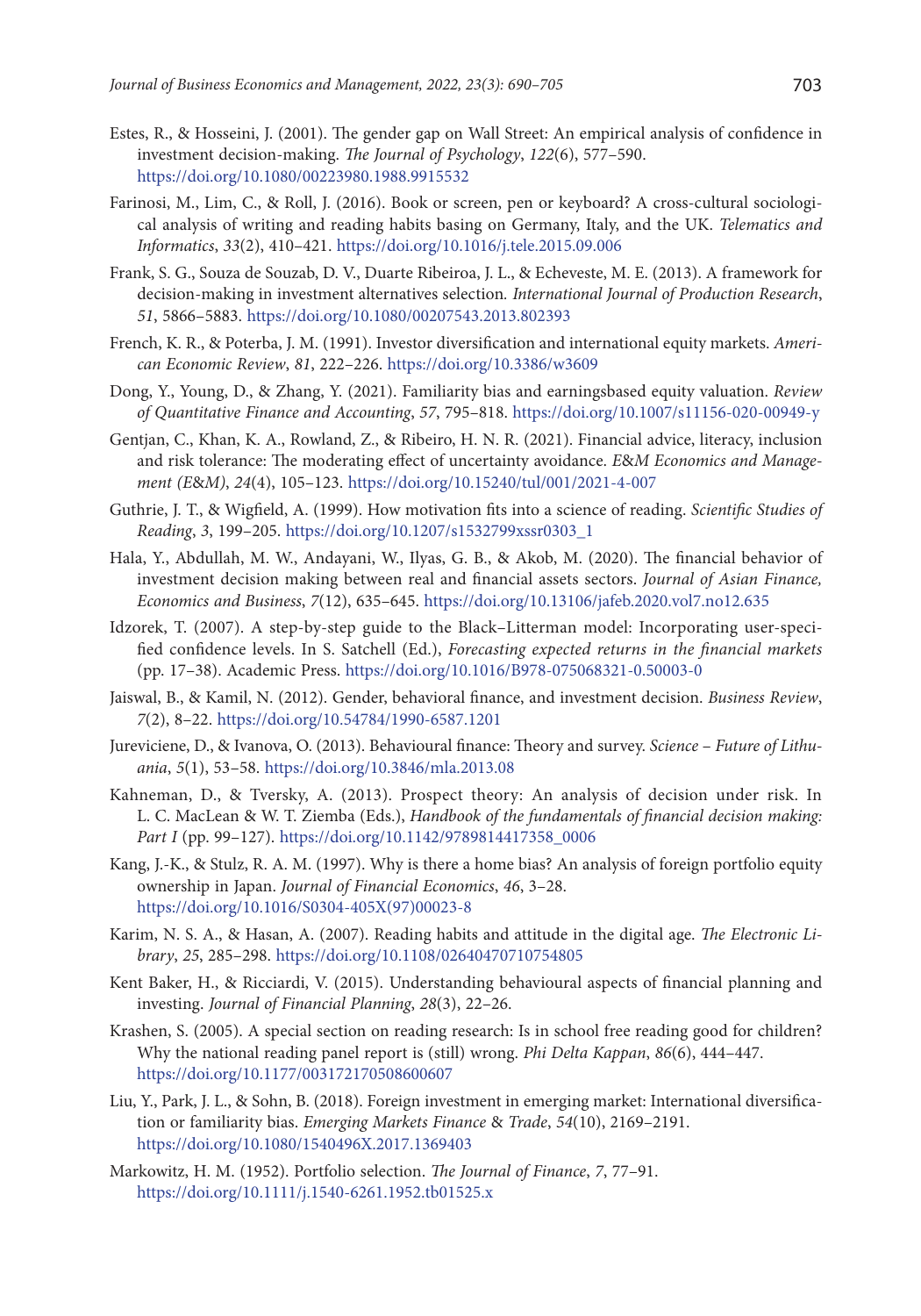- Markowitz, H. M. (Ed.). (2009). *Harry Markowitz: Selected works* (Vol. 1). World Scientific. <https://doi.org/10.1142/6967>
- MathWorks. (2022). <https://ch.mathworks.com/support.html>
- MATLAB Code 1. (2021, December 10–20). [https://ch.mathworks.com/help/textanalytics/ug/visualize](https://ch.mathworks.com/help/textanalytics/ug/visualize-text-data-using-word-clouds.html)[text-data-using-word-clouds.html](https://ch.mathworks.com/help/textanalytics/ug/visualize-text-data-using-word-clouds.html)
- MATLAB Code 2. (2022, January 4–12). [https://ch.mathworks.com/help/finance/black-litterman-port](https://ch.mathworks.com/help/finance/black-litterman-portfolio-optimization.html)[folio-optimization.html](https://ch.mathworks.com/help/finance/black-litterman-portfolio-optimization.html)
- McKenna, M. C., Conradi, K., Lawrence, C., Jang, B. G., & Meyer, J. P. (2012). Reading attitudes of middle school students: Results of US survey. *Reading Research Quarterly*, *47*(3), 283–306. <https://doi.org/10.1002/rrq.021>
- Mikelionyte, M., & Lezgovko, A. (2021). Gender impact on personal investment strategies. *Economics and Culture*, *18*(1), 32–45. <https://doi.org/10.2478/jec-2021-0003>
- Min, L., Dong, J., Liu, D., & Kong, X. (2021). A Black–Litterman portfolio selection with investor opinions generating from machine learning algorithms. *Engineering Letters*, *29*(2), 710–721.
- Mitchell, A., Gottfried, J., Barthel, M., & Shearer, E. (2016). *The modern news consumer: News attitudes and practices in the digital age.* Pew Research Centre.
- De Naeghel, J., Van Keer, H., Vansteenkiste, M., & Rosseel, Y. (2012). The relation between elementary students' recreational and academic reading motivation, reading frequency, engagement, and comprehension: A self-determination theory perspective. *Journal of Educational Psychology*, *104*(4), 1006–1021. <https://doi.org/10.1037/a0027800>
- Ng, F. C., Li, W. K., & Yu, P. L. (2014). A Black–Litterman approach to correlation stress testing. *Quantitative Finance*, *14*(9), 1643–1649. <https://doi.org/10.1080/14697688.2013.843022>
- Pfost, M., Dofler, T., & Artelt, C. (2013). Students' extracurricular reading behaviour and the development of vocabulary and reading comprehension. *Learning and Individual Differences*, *26*, 89–102. <https://doi.org/10.1016/j.lindif.2013.04.008>
- Pool, V. K., Stoffman, N., & Yonker, S. E. (2012). No place like home: Familiarity in mutual fund manager portfolio choice. *[Review of Financial Studies](file:///D:/Audrone_Gurkliene/_Audrone/Zurnalai/JBEM/_2022/17032/javascript:__doLinkPostBack()*, *25*(8), 2563–2599. <https://doi.org/10.1093/rfs/hhs075>
- Putro, N. H. P. S., & Lee, J. (2017). Reading interest in a digital age. *Reading Psychology*, *38*(8), 778–807. <https://doi.org/10.1080/02702711.2017.1341966>
- Riff, S., & Yagil, Y. (2016). Behavioural factors affecting the home bias phenomenon: Experimental tests. *Journal of Behavioural Finance*, *17*(3), 267–279. <https://doi.org/10.1080/15427560.2016.1203324>
- Skonieczna, A., & Castellano, L. (2020). *Gender smart financing investing in and with women: Opportunities for Europe* (No. 129). Directorate General Economic and Financial Affairs (DG ECFIN), European Commission.
- Soni, K., & Desai, M. (2021). Stock price effect: Effect of behavioral biases on investor's mindset in Gujarat state, India. *Copernican Journal of Finance* & *Accounting*, *10*(1), 67–79. <https://doi.org/10.12775/CJFA.2021.004>
- Stavytskyy, A., Kharlamova, G., Giedraitis, V. R., Cheberyako, O., & Nikytenko, D. (2020). Gender question: Econometric answer. *Economics and Sociology*, *13*(4), 241–255. <https://doi.org/10.14254/2071-789X.2020/13-4/15>
- Tang, M.-L., Wu, F.-Y., & Hung, M.-C. (2021). Multi-asset allocation of exchange traded funds: Application of Black–Litterman model. *Investment Analysts Journal*, *50*(4), 273–293. <https://doi.org/10.1080/10293523.2021.2010387>
- Tesar, L. L., & Werner, I. M. (1995). Home bias and high turnover. *Journal of International Money and Finance*, *14*, 467–492. [https://doi.org/10.1016/0261-5606\(95\)00023-8](https://doi.org/10.1016/0261-5606(95)00023-8)